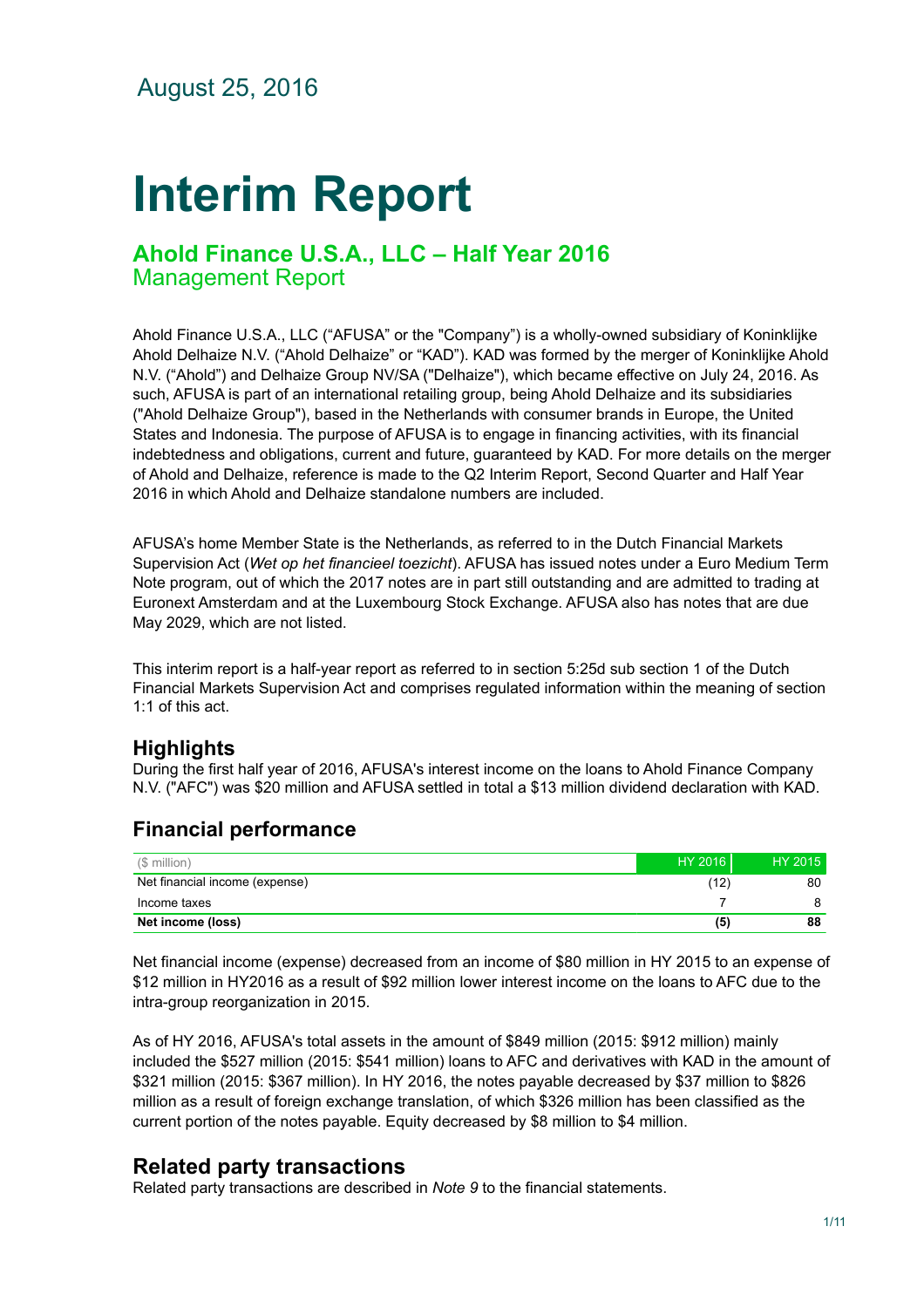## **Governance, risks and uncertainties**

As a wholly owned subsidiary of KAD, AFUSA benefits from the Ahold Delhaize Group's corporate governance structure. KAD is committed to a corporate governance structure that best suits its business and stakeholders and that complies with the relevant rules and regulations.Ahold Delhaize applies the relevant principles and best practices of the Dutch Corporate Governance Code in the manner set out in the "governance" sections of Ahold's 2015 annual report.

As a wholly-owned subsidiary of KAD, AFUSA benefits from the Ahold Delhaize Group's risk management and control systems, including its enterprise risk management program. These risk management and control systems are designed to ensure that the Company takes a structured and consistent approach to risk management and internal control in order to provide reasonable assurance that business objectives are achieved.

#### **Credit risk**

AFUSA's counterparties are related parties within the Ahold Delhaize Group and its current outstanding obligations to third parties are fully guaranteed by KAD. On July 27, 2016, Moody's affirmed the Baa2 issuer rating of KAD, and the Baa2 senior unsecured ratings of its 100%-owned and fully guaranteed subsidiary AFUSA. Moody's noted that KAD's issuer rating is a continuation of the existing Ahold issuer rating and the outlook on the ratings was changed to positive from stable. In June 2009, S&P upgraded Ahold's corporate credit rating to BBB with a stable outlook, since then, this rating has remained unchanged. A BBB rating with a stable outlook was assigned to KAD after the merger.

#### **Financial risk**

Refer to *Note 7* for the discussion on AFUSA's financial risk management.

#### **Taxation risk**

AFUSA is exposed to a number of different tax risks including, but not limited to, changes in tax laws or the interpretation of tax laws. As part of the intra-group reorganization in 2015, AFUSA is no longer part of the fiscal unity between KAD and its main Dutch subsidiaries for Dutch corporate income tax purposes as of December 15, 2015. After this date AFUSA has been an independent taxpayer for Dutch corporate income tax purposes. For the period AFUSA was part of the aforementioned fiscal unity, AFUSA may face unforeseen tax liabilities in the future for the whole fiscal unity. This could have a material adverse effect on AFUSA's financial position, financial results and liquidity.

# **Outlook**

AFUSA will continue to engage in finance activities. As of the date of this report, management does not expect significant changes in the activities or AFUSA's financial position. The GBP 500 notes are due in March, 2017 and consequently are presented as current position in the interim financial statements included in this interim report.

# **Declarations**

The managers of AFUSA hereby declare that, to the best of their knowledge, the half-year financial statements included in this interim report, which have been prepared in accordance with IAS 34, "Interim Financial Reporting", give a true and fair view of the assets, liabilities, financial position and profit or loss of AFUSA, and the half-year management report included in this interim report includes a fair review of the information required pursuant to section 5:25d, subsection 8 of the Dutch Financial Markets Supervision Act.

Zaandam, the Netherlands August 25, 2016

#### **Management during the reporting period**

Eugène Bartman (President and CEO) Guy Thomson (CFO) Andre van der Toorn (Treasurer)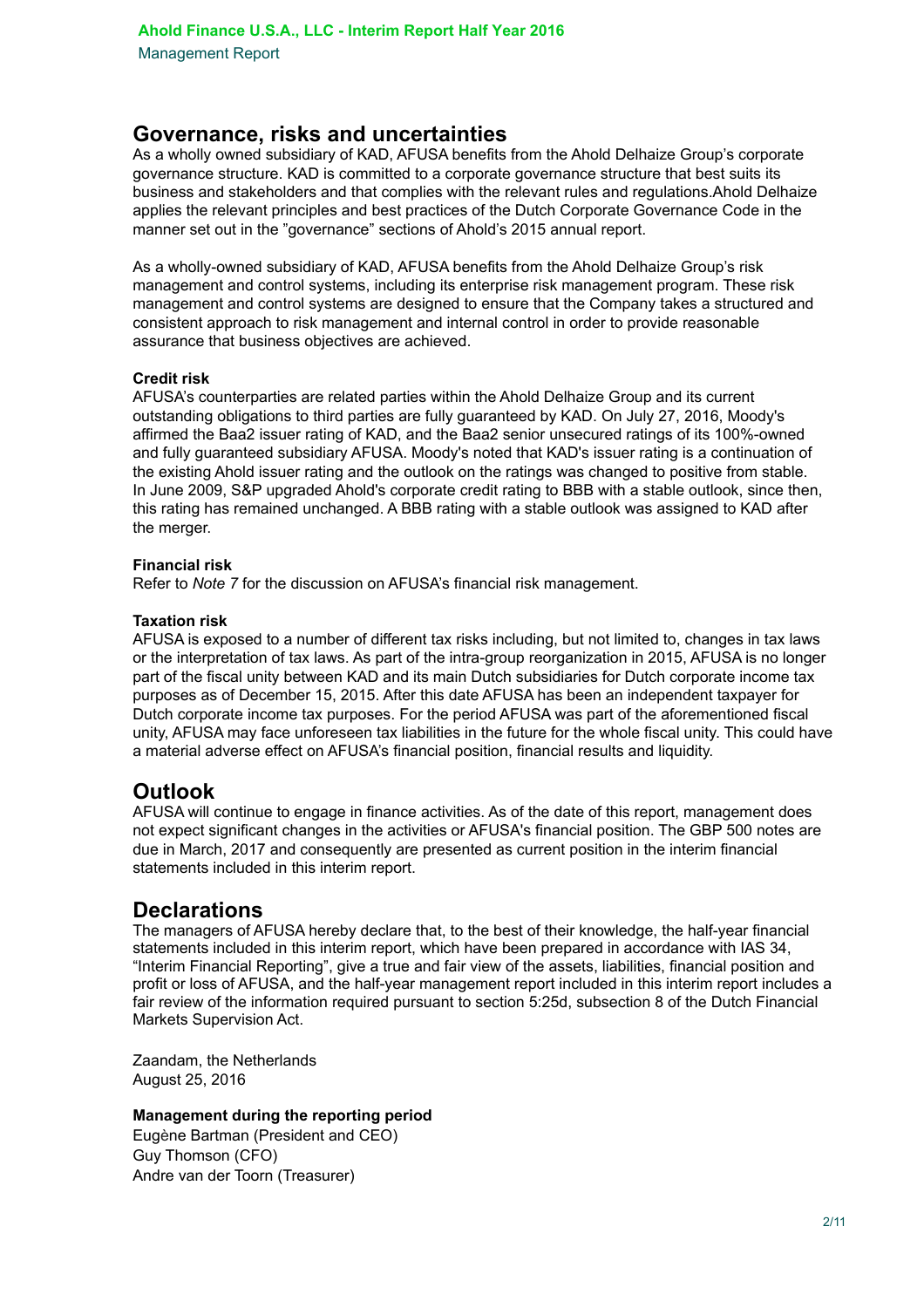# **Income statement**

(unaudited)

| (\$ million)                             | <b>Note</b> | HY 2016 | HY 2015 |
|------------------------------------------|-------------|---------|---------|
|                                          |             |         |         |
| Interest income                          | 3           | 20      | 112     |
| Interest expense                         | 3           | (20)    | (22)    |
| Other financial expense                  | 3           | (12)    | (10)    |
| Net financial income (expense)           |             | (12)    | 80      |
| Income (loss) before income taxes        |             | (12)    | 80      |
| Income taxes                             | 4           |         | 8       |
| Net income (loss) attributable to member |             | (5)     | 88      |

# **Statement of comprehensive income**

(unaudited)

| (\$ million)                                                       | HY 2016 | HY 2015 |
|--------------------------------------------------------------------|---------|---------|
| Net income (loss) attributable to member                           | (5)     | 88      |
| Other comprehensive income (loss) reclassifiable to profit or loss |         |         |
| Total comprehensive income (loss) attributable to member           | (5)     | 88      |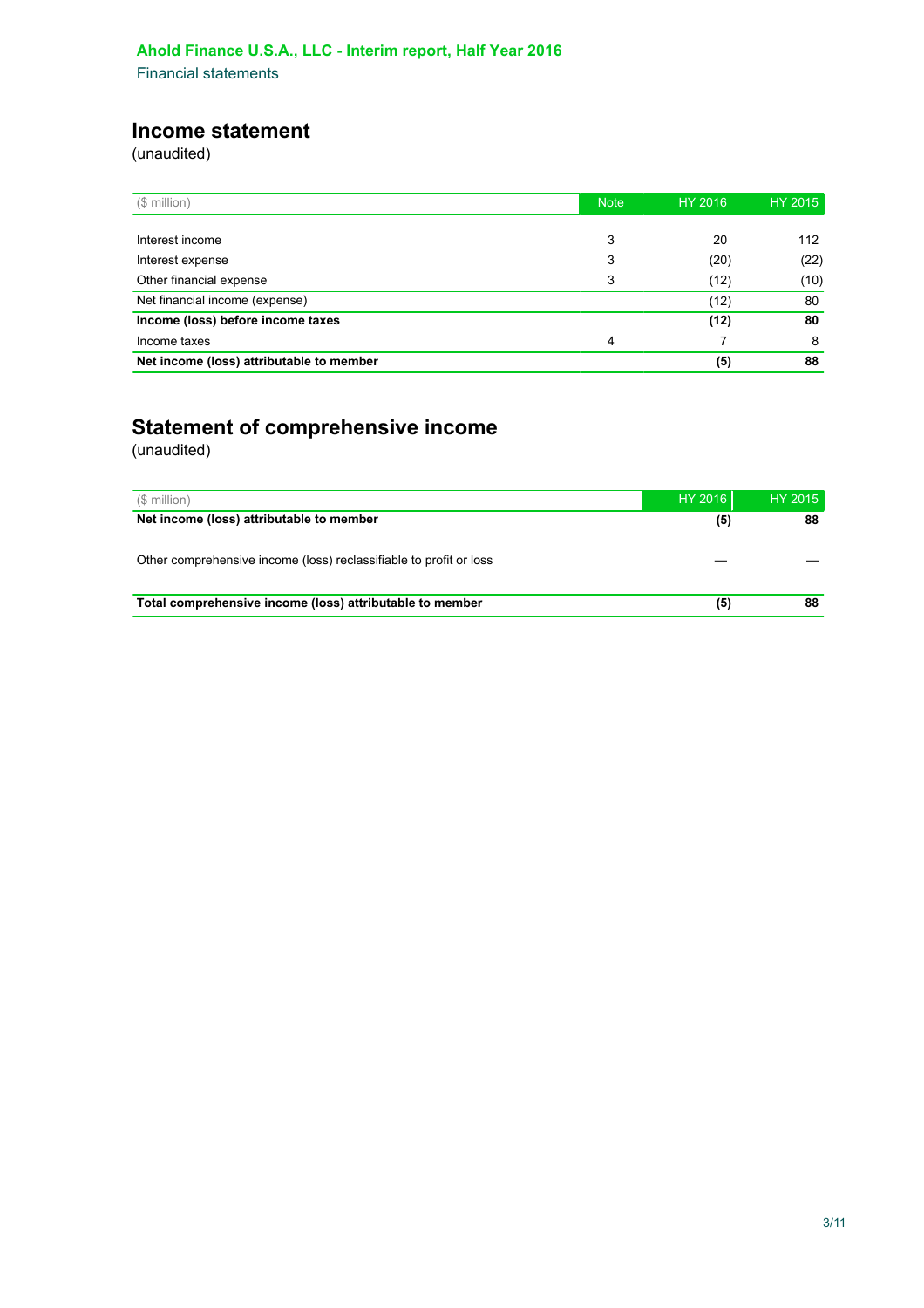# **Balance sheet**

(unaudited)

|                                                      | <b>Note</b>             | July 17, 2016 | <b>January 3, 2016</b> |
|------------------------------------------------------|-------------------------|---------------|------------------------|
| (\$ million)                                         |                         |               |                        |
| <b>Assets</b>                                        |                         |               |                        |
| Other non-current financial assets (related parties) | 5                       | 500           | 908                    |
| <b>Total non-current assets</b>                      |                         | 500           | 908                    |
| Receivables from related parties                     | 5                       | 28            | 4                      |
| Other current financial assets (related parties)     | 5, 9                    | 321           |                        |
| <b>Total current assets</b>                          |                         | 349           | 4                      |
|                                                      |                         |               |                        |
| <b>Total assets</b>                                  | 9                       | 849           | 912                    |
| <b>Equity and liabilities</b>                        |                         |               |                        |
| Share capital                                        |                         |               |                        |
| Additional paid-in capital                           |                         | 23            | 13                     |
| Retained earnings                                    |                         | (14)          | (153)                  |
| Net income                                           |                         | (5)           | 152                    |
| Member's equity                                      | 8                       | 4             | 12                     |
| Notes payable                                        | 6                       | 500           | 863                    |
| Deferred tax liabilities                             | $\overline{\mathbf{4}}$ | 4             | 12                     |
| <b>Total non-current liabilities</b>                 |                         | 504           | 875                    |
|                                                      |                         |               |                        |
| Notes payable - current portion                      | 6                       | 326           |                        |
| Interest payable                                     | 6                       | 15            | 25                     |
| <b>Total current liabilities</b>                     |                         | 341           | 25                     |
| <b>Total equity and liabilities</b>                  |                         | 849           | 912                    |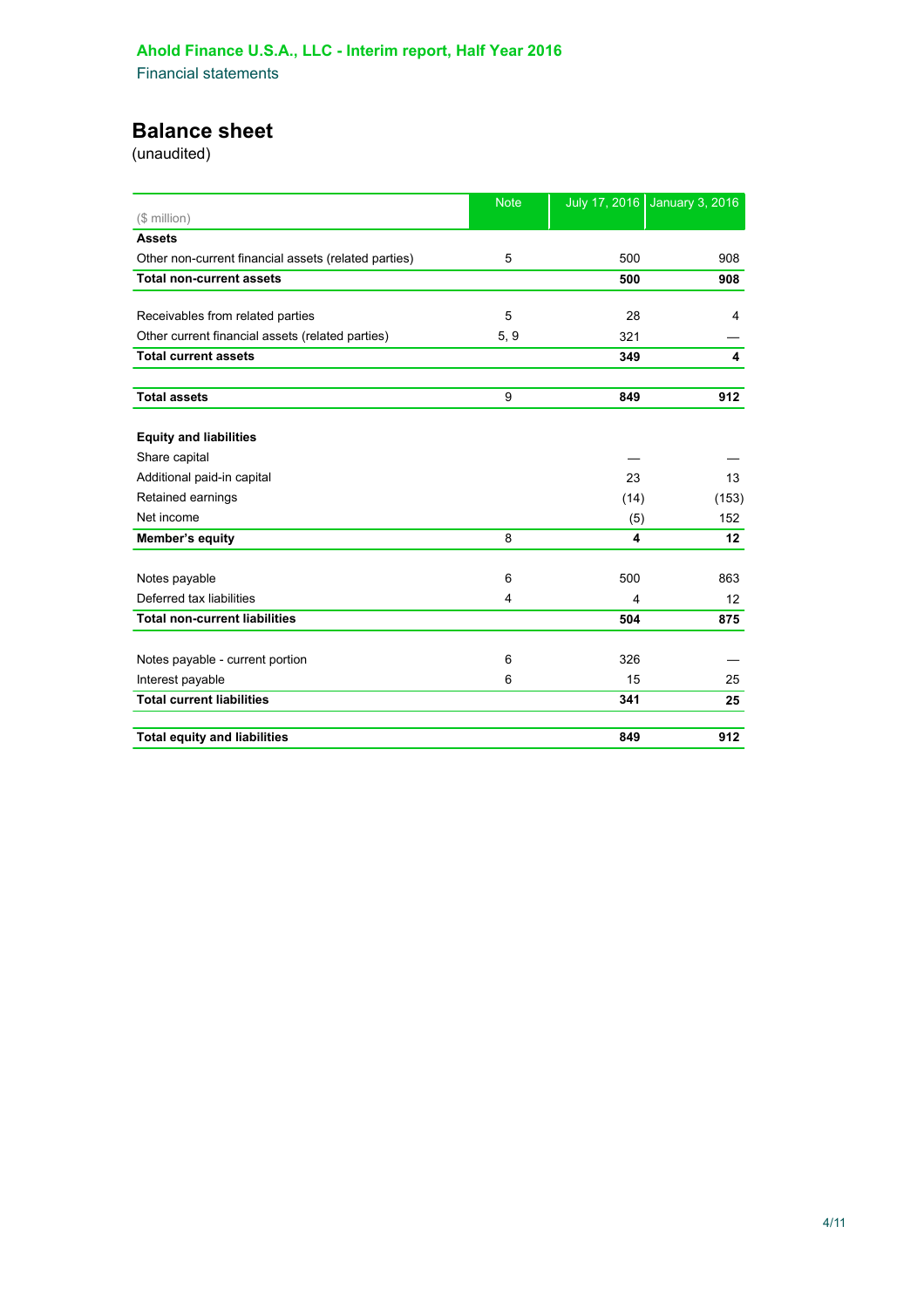# **Statement of changes in equity**

(unaudited)

|                                      |             |                         |                                         |                                    | Legal reserves                  |                                  | Retained                                        |                    |  |
|--------------------------------------|-------------|-------------------------|-----------------------------------------|------------------------------------|---------------------------------|----------------------------------|-------------------------------------------------|--------------------|--|
| $($$ million $)$                     | <b>Note</b> | <b>Share</b><br>capital | <b>Additional</b><br>paid-in<br>capital | Currency<br>translation<br>reserve | Cash flow<br>hedging<br>reserve | Legal reserves<br>participations | earnings<br>including<br>result for<br>the year | Member's<br>equity |  |
| Balance as of December 28, 2014      |             |                         | 1,166                                   |                                    |                                 |                                  | 873                                             | 2,039              |  |
| Net income                           |             |                         |                                         |                                    |                                 |                                  | 88                                              | 88                 |  |
| Other comprehensive income<br>(loss) |             |                         |                                         |                                    |                                 |                                  |                                                 |                    |  |
| Total comprehensive income           |             |                         |                                         |                                    |                                 |                                  | 88                                              | 88                 |  |
| <b>Dividends</b>                     |             |                         |                                         |                                    |                                 |                                  | (85)                                            | (85)               |  |
| Balance as of July 12, 2015          | 8           |                         | 1,166                                   |                                    |                                 |                                  | 876                                             | 2,042              |  |
| Balance as of January 3, 2016        |             |                         | 13                                      |                                    |                                 |                                  | (1)                                             | 12                 |  |
| Net income                           |             |                         |                                         |                                    |                                 |                                  | (5)                                             | (5)                |  |
| Other comprehensive income<br>(loss) |             |                         |                                         |                                    |                                 |                                  |                                                 |                    |  |
| Total comprehensive income           |             |                         |                                         |                                    |                                 |                                  | (5)                                             | (5)                |  |
| Capital contribution                 |             |                         | 10                                      |                                    |                                 |                                  |                                                 | 10                 |  |
| <b>Dividends</b>                     |             |                         |                                         |                                    |                                 |                                  | (13)                                            | (13)               |  |
| Balance as of July 17, 2016          | 8           |                         | 23                                      |                                    |                                 |                                  | (19)                                            | 4                  |  |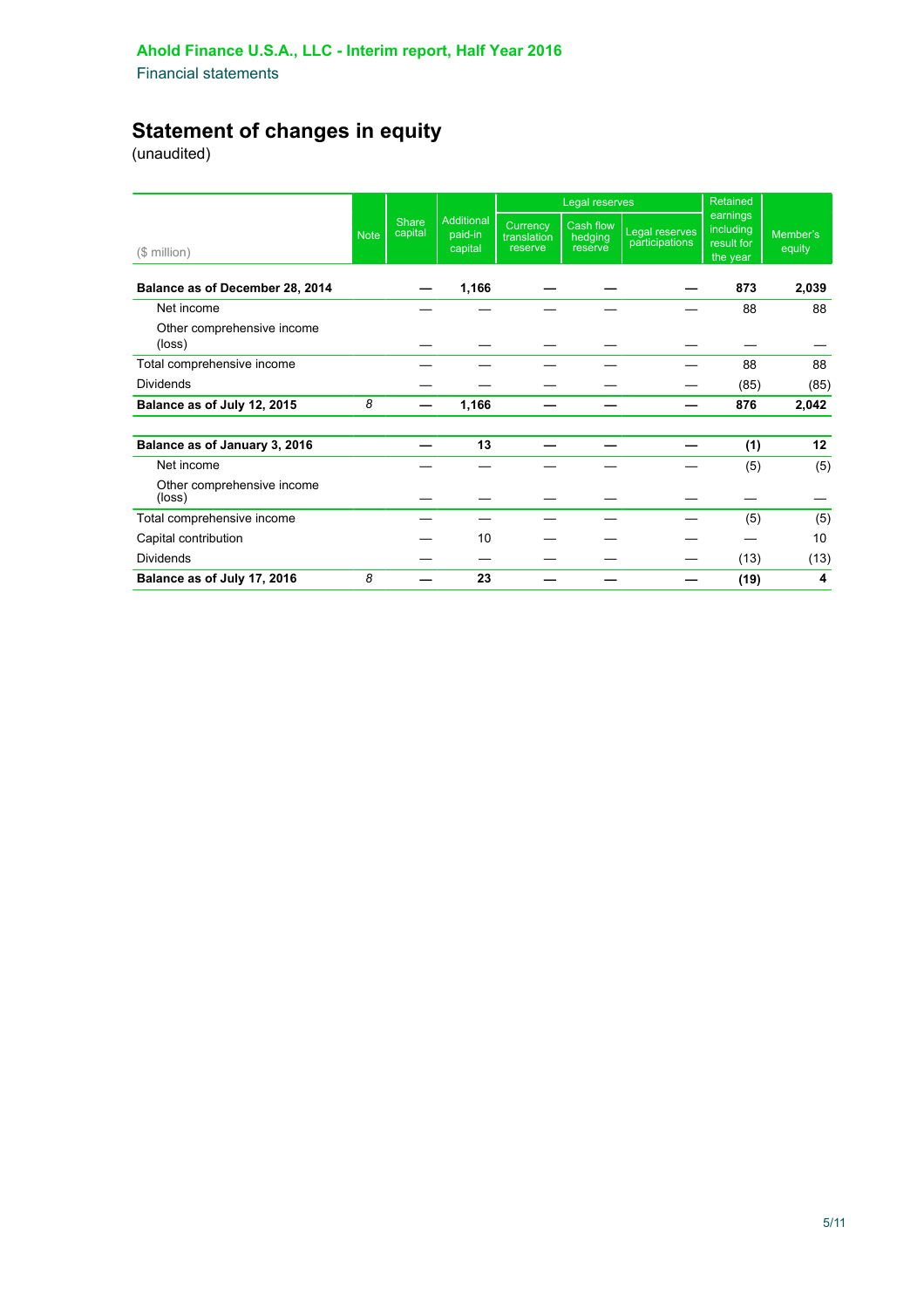# **Statement of cash flows**

(unaudited)

| (\$ million)                                             | HY 2016        | HY 2015        |
|----------------------------------------------------------|----------------|----------------|
|                                                          |                |                |
| Interest receivable settled                              | 20             | 112            |
| Interest payable settled                                 | (30)           | (32)           |
| Income taxes                                             |                | 6              |
| Net change from operating activities                     | (10)           | 86             |
| Change in loans receivable and other current receivables | 13             |                |
| Net change from investing activities                     | 13             |                |
|                                                          |                |                |
| Derivative settlements                                   | (2)            | (2)            |
| Dividends                                                | (13)           | (85)           |
| Capital contributions                                    | 10             |                |
| Net change from financing activities                     | (5)            | (87)           |
| Change in current account with the parent company        | (2)            | (1)            |
| Current account balance with the parent company:         |                |                |
| Balance at the beginning of the reporting period         | $\overline{2}$ | 3              |
| Balance at the end of the of the reporting period        |                | $\overline{2}$ |
| Change in current account with the parent company        | (2)            | (1)            |

As the Company does not maintain its own bank account there are no cash flows from operations, investing and financing activities. Cash settlements are paid or received on its behalf by other group companies. The related balance, referred to above (current account with the parent company), is reflected in receivables from related parties.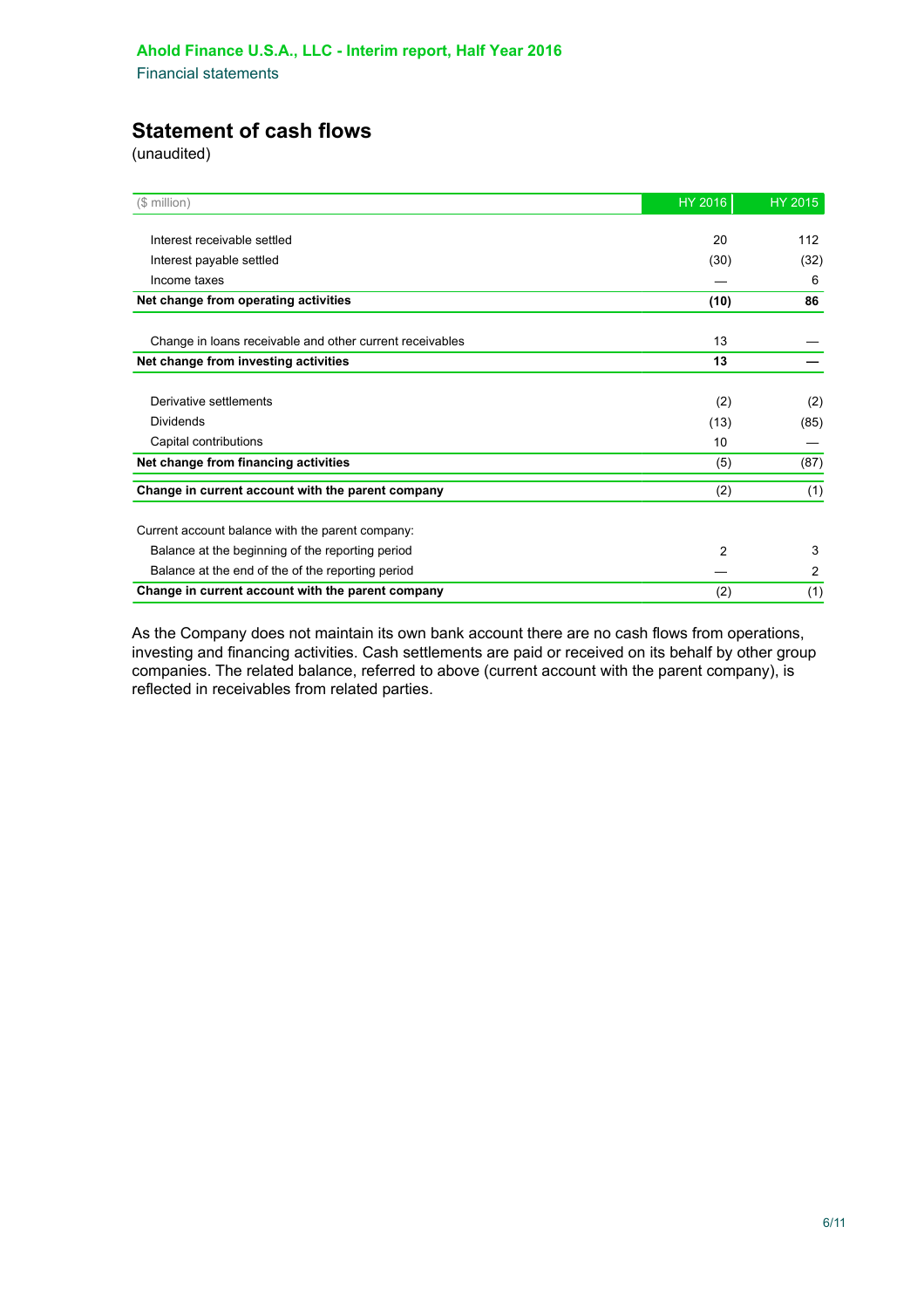# **Notes to the financial statements**

#### **1. AFUSA and its operations**

Ahold Finance U.S.A., LLC ("AFUSA" or "the Company") is a limited liability company duly organized and validly existing under the laws of Delaware (in the United States), having its statutory seat in Delaware and managed and controlled in Zaandam, the Netherlands. AFUSA was formed on December 18, 2001, and is governed by its operating agreement, which was last amended and restated on July 2, 2012. Until April 24, 2002, AFUSA was known as "Ahold Finance U.S.A., Inc." On April 24, 2002, Ahold Finance U.S.A., Inc. merged into Ahold International Finance LLC and changed its name to Ahold Finance U.S.A., LLC.

The purpose of AFUSA is to engage in financing activities and any other business activity in connection with the foregoing. AFUSA's operation falls under the Dodd-Frank regulation. The Company is eligible for and utilizes an exemption to the Dodd-Frank regulation.

The ultimate parent company of AFUSA is Koninklijke Ahold Delhaize N.V. ("Ahold Delhaize" or "KAD").

#### **2. Accounting policies**

#### *Basis of preparation*

These condensed interim financial statements ("interim financial statements") have been prepared in accordance with IAS 34 "Interim Financial Reporting." The accounting policies applied by AFUSA are consistent with those applied in AFUSA's 2015 financial statements, except for any change arising from the new standards and amendments to existing standards effective for 2016, as described further below.

AFUSA's reporting calendar is based on Ahold Delhaize's reporting calendar and consists of 13 periods of four weeks, with the first half ("HY") of 2016 comprising 28 weeks, and ending on July 17, 2016 (HY 2015: 28 weeks ending on July 12, 2015).

#### *New and revised IFRSs effective in 2016*

#### *Amendments to IAS 1, "Disclosure initiative"*

The disclosure initiative clarifies existing disclosure requirements, which do not have a significant effect on the financial statements.

#### *Annual improvements to IFRSs 2012-2014*

Annual improvements to IFRSs 2012-2014 Cycle made a number of amendments to various IFRSs, which do not have a significant effect on the consolidated financial statements.

#### **3. Net financial result**

| (\$ million)                               | <b>HY 2016</b> | HY 2015 |
|--------------------------------------------|----------------|---------|
| Interest income                            | 20             | 112     |
| Interest expense                           | (20)           | (22)    |
| Gain on foreign exchange - net             | 39             |         |
| Fair value losses on financial instruments | (51)           | (11)    |
| Net financial income (loss)                | (12)           | 80      |

Interest income relates to the loan to AFC. For additional information, see *Note 5*.

Interest expense primarily relates to financial liabilities measured at amortized cost.

The gain on foreign exchange of \$39 million (2015: \$1 million gain) relates to the GBP 500 million notes (with GBP 250 million outstanding amount).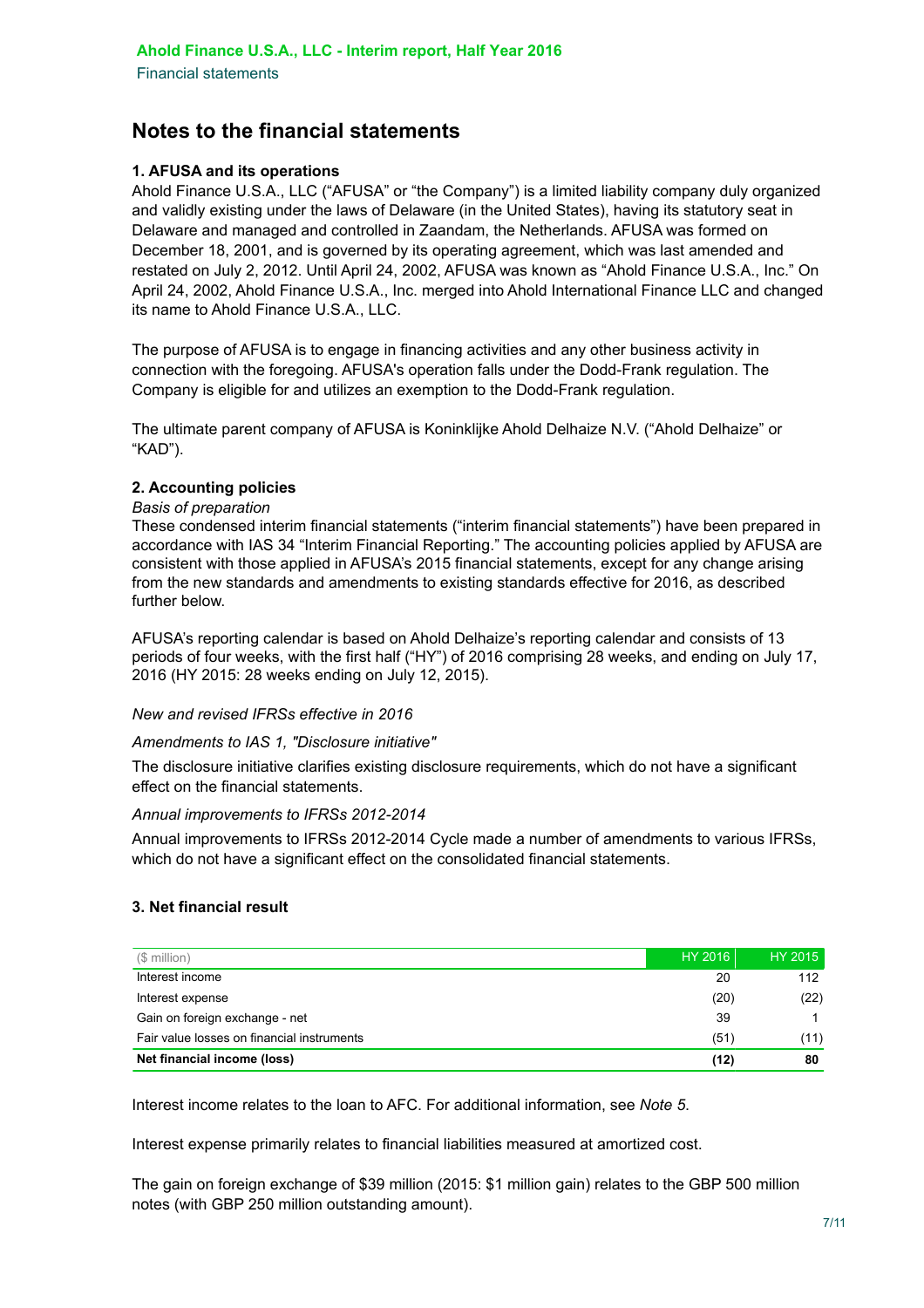Fair value gain (losses) on financial instruments mainly include fair value changes in swaps related to the GBP 500 million notes. These swaps do not qualify for hedge accounting treatment.

#### **4. Income taxes**

As part of the intra-group reorganization in 2015, AFUSA is no longer part of the fiscal unity between KAD and its main Dutch subsidiaries for Dutch corporate income tax purposes as of December 15, 2015. After this date AFUSA has been an independent taxpayer for Dutch corporate income tax purposes.

The HY 2016 income taxes have been positively impacted by a one-time item related to previous years.

#### **5. Other current and non-current financial assets**

|                                        |     |                       | July 17, 2016 |   |                       | January 3, 2016 |
|----------------------------------------|-----|-----------------------|---------------|---|-----------------------|-----------------|
| (\$ million)                           |     | Current   Non-current | <b>Total</b>  |   | Current   Non-current | Total I         |
| Loans receivable from related parties  |     | 500                   | 527           |   | 541                   | 541             |
| Other receivables from related parties |     |                       |               | 4 |                       |                 |
| Related party other derivatives        | 321 |                       | 321           |   | 367                   | 367             |
| <b>Total other financial assets</b>    | 349 | 500                   | 849           |   | 908                   | 912             |

On December 15, 2015, KAD completed an intra-group reorganization. As part of this reorganization the subordinated loan facility between AFUSA and AFC in the amount of \$2,575 million was replaced by a new intra-group loan from AFUSA to AFC in the amount of \$41 million and a new intra-group loan from AFUSA to AFC in the amount of \$500 million. The terms and conditions, including the interest rates and the repayment dates, of these new intra-group loans equal the terms and conditions of the USD 500 notes and of the underlying swap of the GBP 500 notes.

The value of the other derivatives relates to a cross-currency swap and an interest rate swap on the GBP 500 million notes (with GBP 250 million outstanding amount, see *Note 6*).

#### **6. Financial liabilities**

1

|                                           | July 17, 2016    |                      |                  |              | January 3, 2016  |                      |                  |              |
|-------------------------------------------|------------------|----------------------|------------------|--------------|------------------|----------------------|------------------|--------------|
|                                           | Current          |                      | Non-current      |              | <b>Current</b>   |                      | Non-current      |              |
| (\$ million)                              | Within 1<br>year | From 1 to<br>5 years | After 5<br>years | <b>Total</b> | Within 1<br>vear | From 1 to<br>5 years | After 5<br>years | <b>Total</b> |
| GBP 500 notes 6.50%, due<br>March $20171$ | 326              |                      |                  | 326          |                  | 363                  |                  | 363          |
| USD 500 notes 6.875%,<br>due May 2029     |                  |                      | 500              | 500          |                  |                      | 500              | 500          |
| Total notes                               | 326              |                      | 500              | 826          |                  | 363                  | 500              | 863          |
| Interest payable                          | 15               |                      |                  | 15           | 25               |                      |                  | 25           |
| <b>Total financial liabilities</b>        | 341              |                      | 500              | 841          | 25               | 363                  | 500              | 888          |

 During 2005 AFUSA bought back GBP 250 million of the notes. The remaining notional redemption amount of GBP 250 million (\$330 million) has been reduced by \$4 million representing an amount which is amortized until the remaining terms of the notes, that relates to a hedging instrument that stopped qualifying for fair value hedge accounting. The remaining notional amount of GBP 250 million was, through two intragroup swap contracts, swapped to \$356 million and carries a six-month floating U.S. dollar interest rate. AFUSA is required under these swap contracts to redeem the U.S. dollar notional amount through semi-annual installments that commenced in September 2004. \$328 million has been paid down as of July 17, 2016.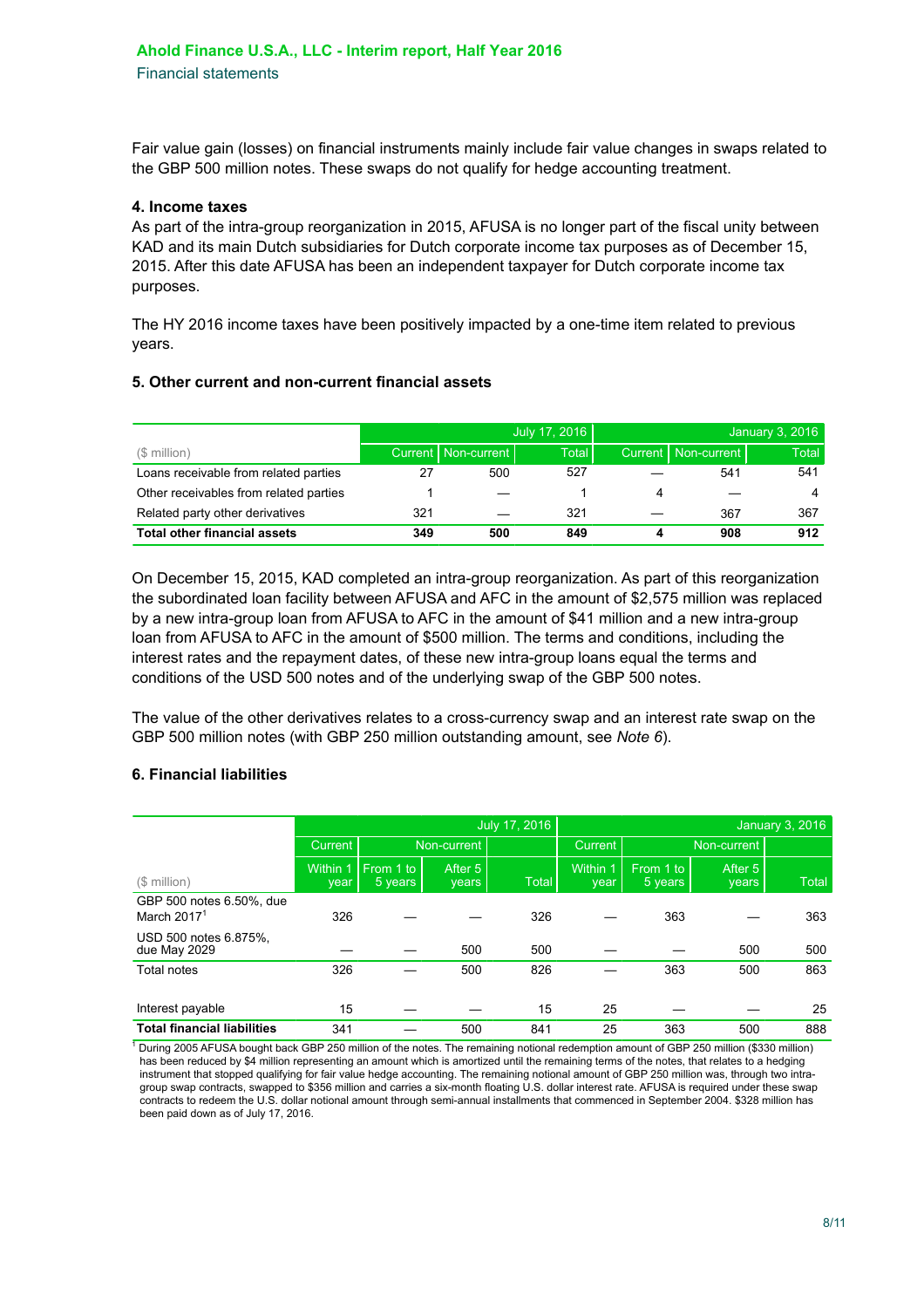Financial statements

#### **7. Financial risk management and financial instruments**

*Fair values of financial instruments*

The following table presents the fair values of financial instruments, based on AFUSA's categories of financial instruments, including current portions, compared to the carrying amounts at which these instruments are included on the balance sheet:

|                                        |          | July 17, 2016 | January 3, 2016 |       |  |
|----------------------------------------|----------|---------------|-----------------|-------|--|
|                                        | Carrying | Fair          | Carrying        | Fair  |  |
| \$ million                             | amount   | value         | amount          | value |  |
| Loans receivable from related parties  | 500      | 500           | 541             | 541   |  |
| Other receivables from related parties | 28       | 28            | 4               | 4     |  |
| Derivatives                            | 321      | 321           | 367             | 367   |  |
| <b>Total financial assets</b>          | 849      | 849           | 912             | 912   |  |
|                                        |          |               |                 |       |  |
| <b>Notes</b>                           | 826      | 997           | 863             | 1,012 |  |
| Interest payable                       | 15       | 15            | 25              | 25    |  |
| <b>Total financial liabilities</b>     | 841      | 1,012         | 888             | 1,037 |  |

Of AFUSA's categories of financial instruments, only derivatives are measured and recognized on the balance sheet at fair value. These fair value measurements are categorized within Level 2 of the fair value hierarchy. The Company uses inputs other than quoted prices that are observable for the asset or liability, either directly (i.e., as prices) or indirectly (i.e., derived from prices). The fair value of derivative instruments is calculated based on discounted expected future cash flows. Interest rate swaps and cross currency swaps are measured at the present value of expected future cash flows and discounted based on the applicable yield curves derived from quoted interest rates.

The valuation of AFUSA's derivative instruments is adjusted for the credit risk of the counterparty (counterparty credit risk) and of the reporting entity (own credit risk). The valuation adjustment for counterparty credit risk requires a Credit Valuation Adjustment ("CVA") and a Debit Valuation Adjustment ("DVA") for an adjustment to own credit risk. The CVA / DVA calculations have been added to the risk-free fair value of AFUSA's interest and cross currency swaps. The valuation technique for the CVA / DVA calculation is based on relevant observable market inputs.

The carrying amount of interest payable and other receivables from related parties approximate their fair values because of the short-term nature of these instruments. The fair values of quoted borrowings are based on year-end ask-market quoted prices. The fair values of loans receivable from related parties that are not traded in an active market are estimated using a benchmark of financial instruments with comparable duration taking into account the Company's credit status.

#### **8. Member's equity**

#### *Member interest*

The capital of the Company is composed of uncertificated membership interests, which are not divided into classes or numbers. Members of the Company have an interest in the capital and profit and loss of AFUSA, relative to their respective capital contributions to the Company (the "Member Interest").

KAD is AFUSA's sole member since July 13, 2010, holding a 100% interest in the capital and profit and loss of the Company.

*Share capital and additional paid-in capital* The Company's share capital is ten U.S. dollars.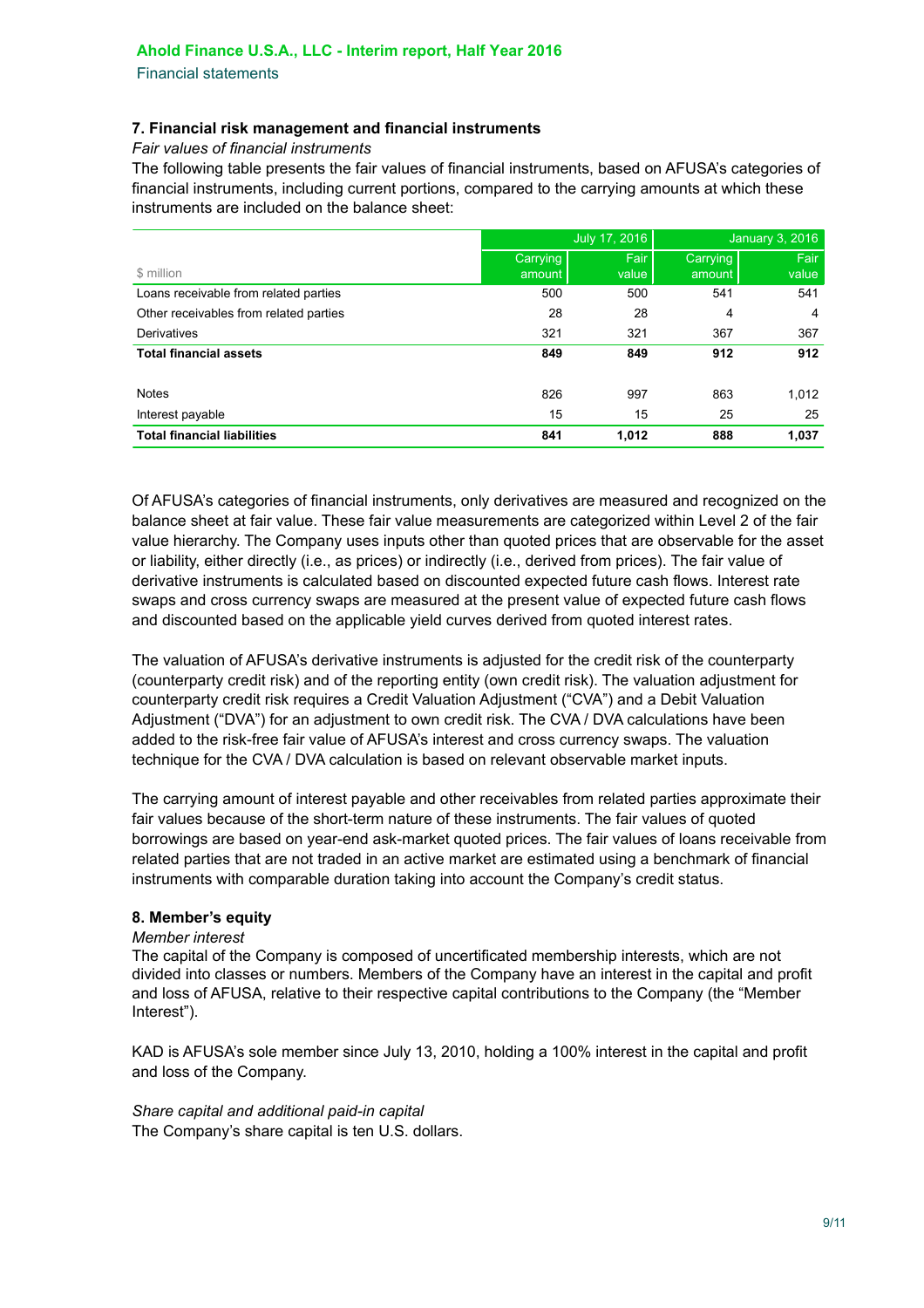#### **Ahold Finance U.S.A., LLC - Interim report, Half Year 2016**

Financial statements

#### *Legal reserves*

In accordance with the Dutch Civil Code, legal reserves have to be established in certain circumstances. The currency translation reserve, cash flow hedging reserve and legal reserve participation are legal reserves. Legal reserves are not available for distribution to the Company's shareholders. If the currency translation reserve or the cash flow hedging reserve has a negative balance, distributions to the Company's shareholders are restricted to the extent of the negative balance.

#### *Dividend*

During 2016, AFUSA settled in total a \$13 million dividend declaration with KA (HY 2015: \$85 million).

#### **9. Related parties**

AFUSA has entered into arrangements with related parties within the Ahold Delhaize Group in the ordinary course of business. These arrangements relate to financing agreements.

For the periods shown below, AFUSA had the following transactions and positions with its related parties:

|                      |                 | Income statement    | <b>Balance sheet</b> |                   |  |
|----------------------|-----------------|---------------------|----------------------|-------------------|--|
|                      |                 | HY 2016             | July 17, 2016        |                   |  |
| $($$ million $)$     | Interest income | Interest<br>expense | Amount owed<br>by    | Amount owed<br>to |  |
| KAD (parent company) |                 | (1)                 | (49)                 | 321               |  |
| <b>AFC</b>           | 20              |                     |                      | 528               |  |
| <b>Total</b>         | 20              | (1)                 | (49)                 | 849               |  |

|                      |                 | Income statement           | <b>Balance sheet</b>                    |                   |                   |
|----------------------|-----------------|----------------------------|-----------------------------------------|-------------------|-------------------|
|                      |                 | <b>HY 2015</b>             | January 3, 2016                         |                   |                   |
| (\$ million)         | Interest income | <b>Interest</b><br>expense | Fair value<br>changes in<br>derivatives | Amount owed<br>b٧ | Amount owed<br>to |
| KAD (parent company) |                 | (1)                        | (9)                                     | 369               |                   |
| <b>AFC</b>           | 112             |                            |                                         | 543               |                   |
| <b>Total</b>         | 112             | (1)                        | (9)                                     | 912               |                   |

AFUSA has no employees. In accordance with the AFUSA's operating agreement, no remuneration is paid to the management.

#### **10. Guarantee**

KAD provided AFUSA with a guarantee of the current outstanding obligations to third parties of AFUSA as of July 30, 2010.

As part of the intra-group reorganization AFUSA is no longer part of the fiscal unity between KAD and its main Dutch subsidiaries for Dutch corporate income tax purposes as of December 15, 2015. After this date AFUSA has been an independent taxpayer for Dutch corporate income tax purposes. For the period AFUSA was part of the aforementioned fiscal unity, AFUSA is jointly and severally liable for the Dutch corporate income tax liabilities of the whole fiscal unity.